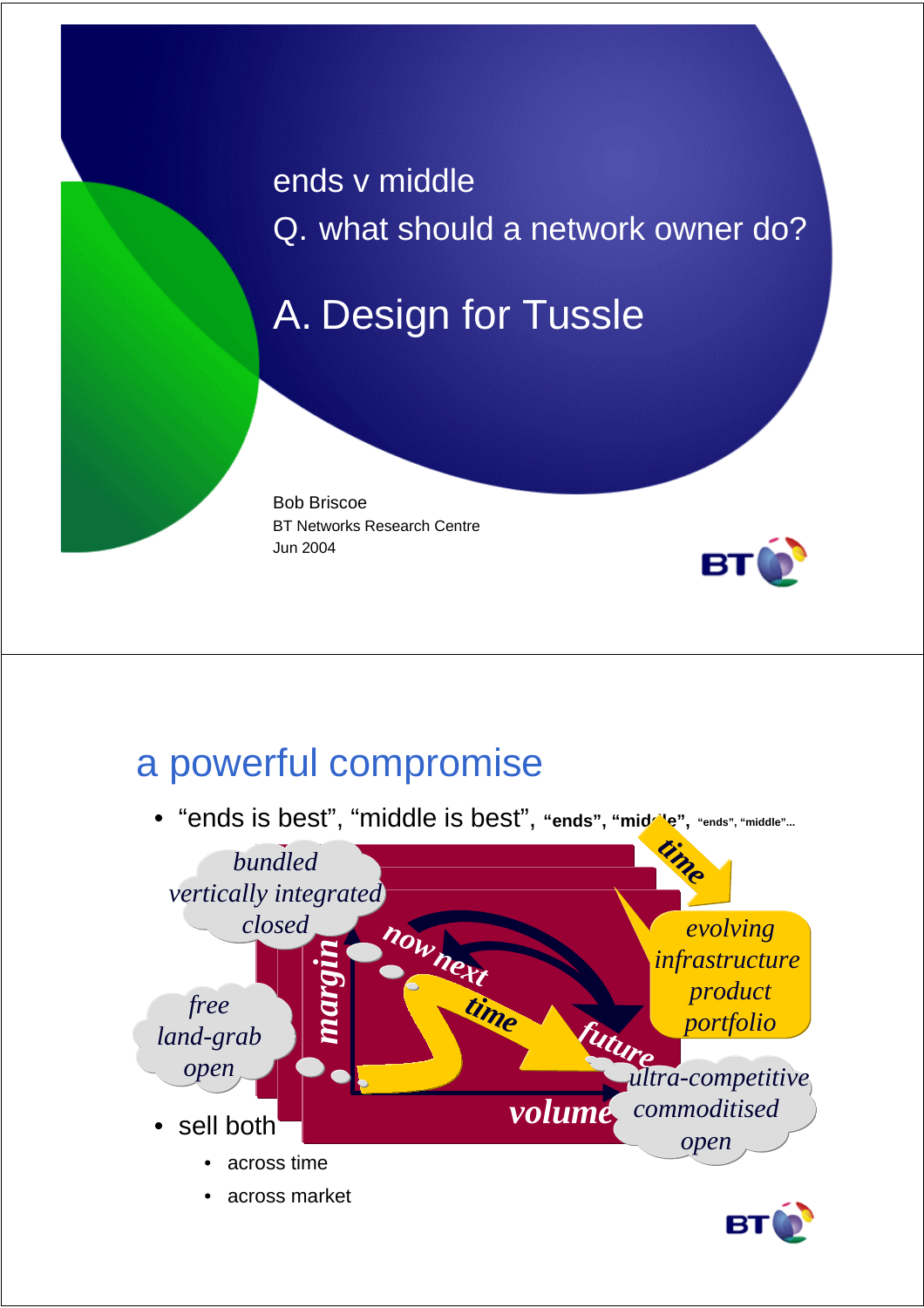# evolution of evolvability research



# example: quality of service

**materials & comp-equip network service process equip onents makers owners providers content & applics appliances usersend**

**O** e2e: TCP/IP: ends: congestion control; middle: forwarding

• transmission control protocol (TCP) [VanJacobsen88] explicit congestion notification (ECN) [Floyd94]

#### **@e2e problems**

- ends not trusted: VoIP free-riding
- middle needs investment incentive Intserv [BradenClarkShenker94], Diffserv [ClarkWroclawski97]

#### **Be2e fixed**

• shadow pricing, proportional fairness [GibbensKelly99]

#### **O**design for tussle

- guaranteed QoS synthesis [Karsten02]
- control over control [Briscoe02]

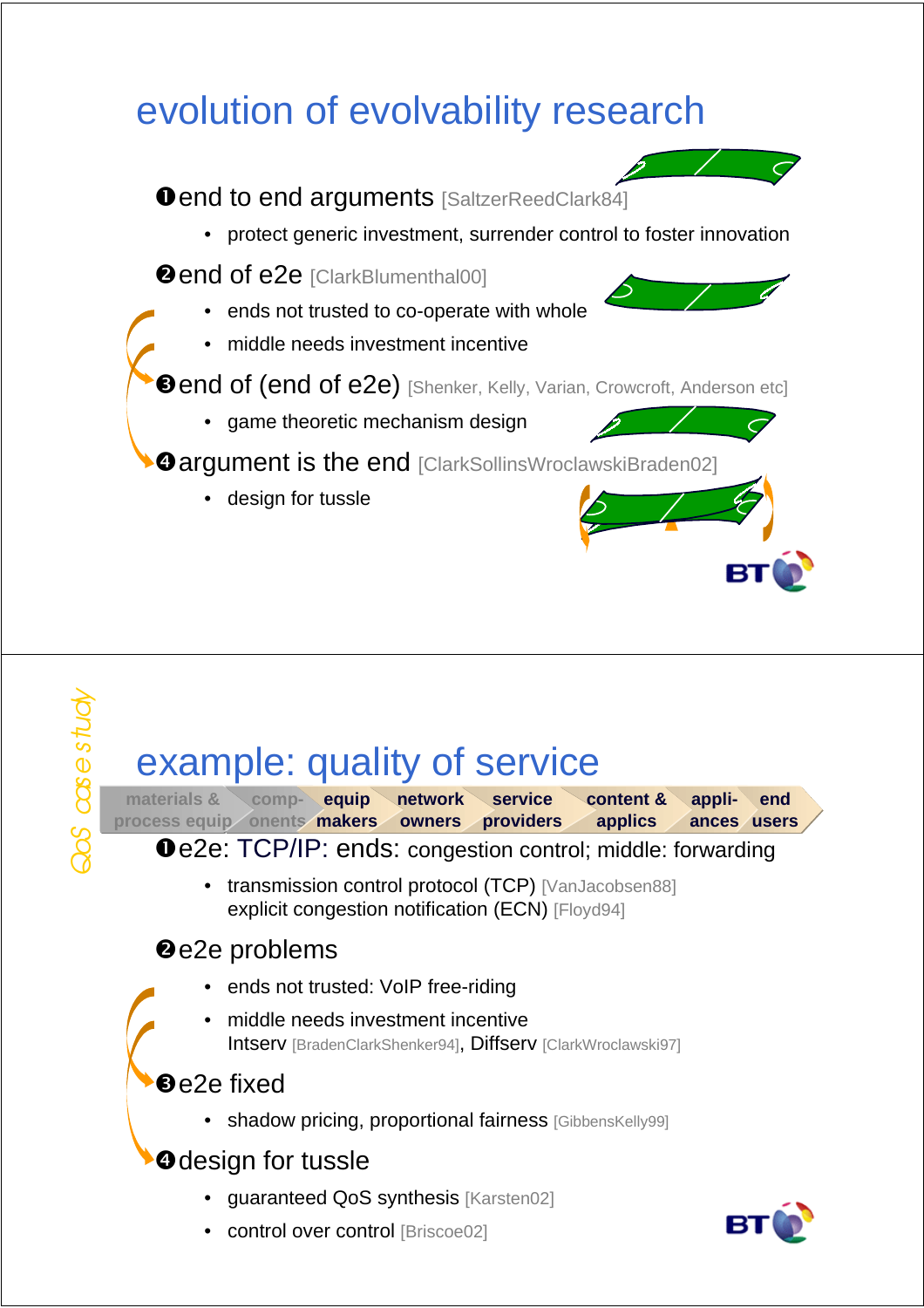

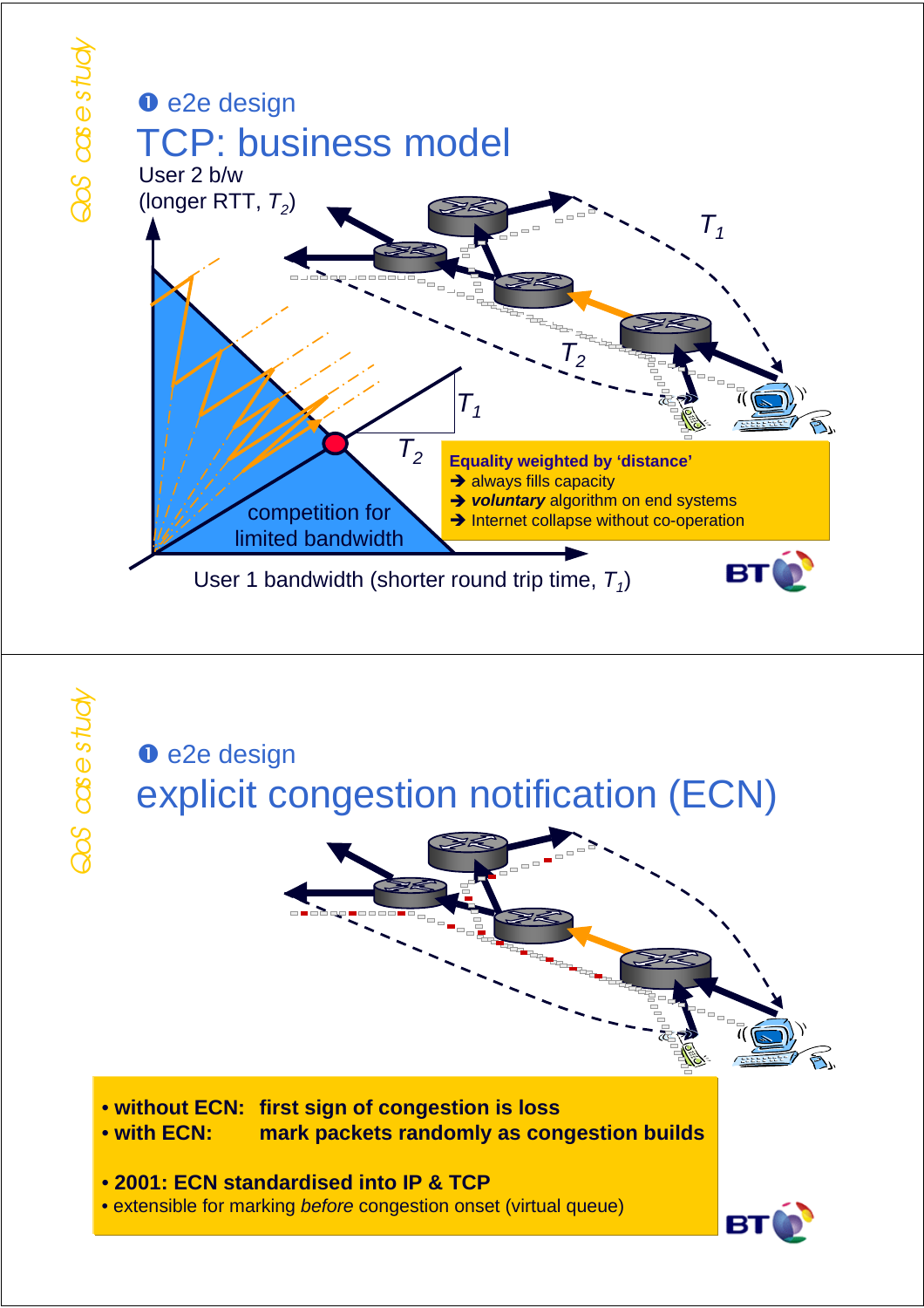### <sup>2</sup> e2e problems greed breeds policing

- voice over IP
	- if experience congestion, send more
- integrated services
	- users reserve path resources (ReSerVation Protocol)
	- networks control admission then police traffic
- differentiated services
	- provision prioritised logical classes of service
	- traffic classified (Diffserv field in IP) and policed
	- congestion avoided for higher classes, usually
- middle takes control
	- can vertically integrate with media business



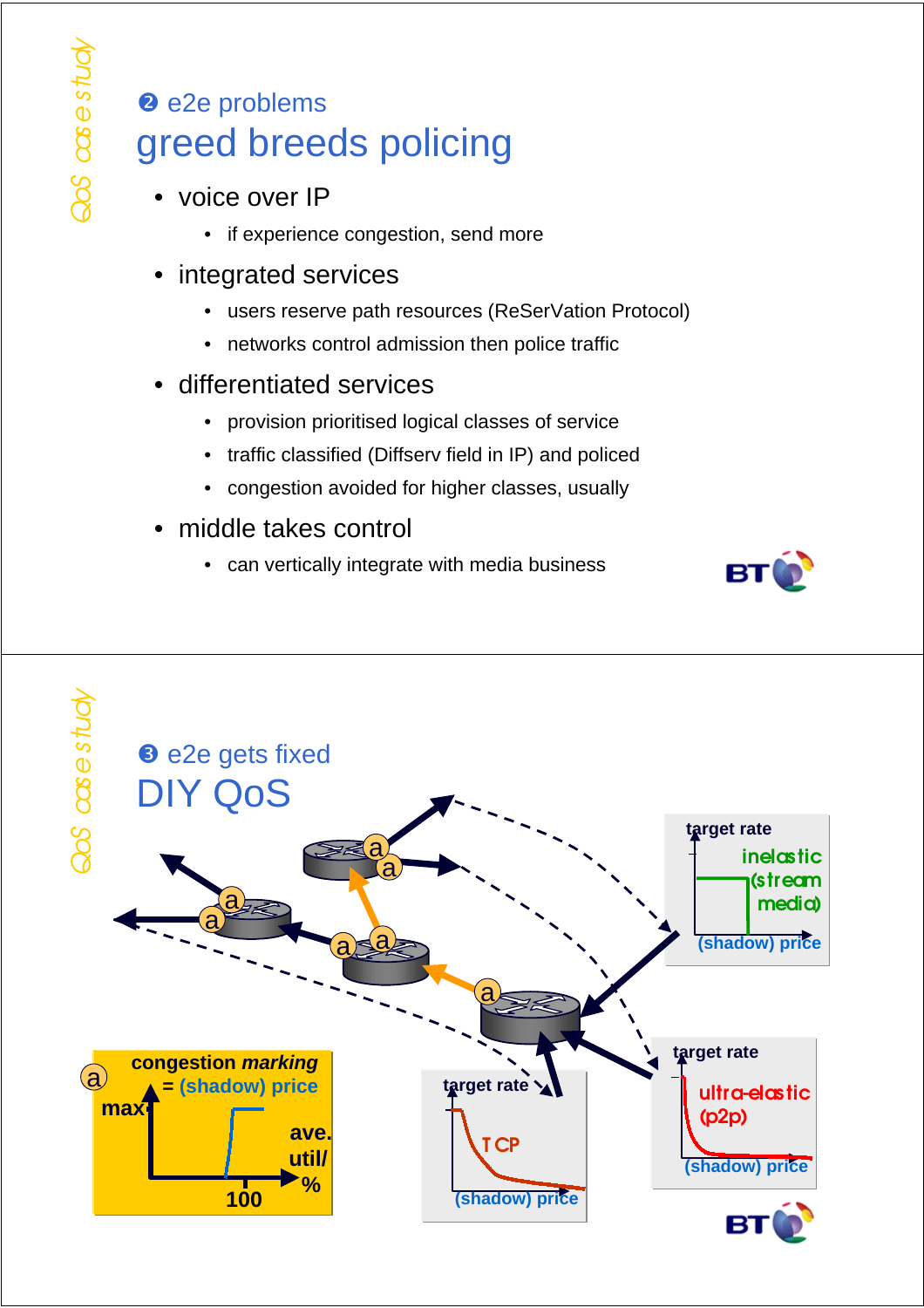# **<sup>o</sup>** design for tussle guaranteed QoS synthesis



# control over control

- **•** control can migrate network **owners service providers content & applics appliances users end**
- sell different control models to different markets
	- DIY and "do it for you" customers

```
can re-sell control package each time
equip
makers
```
- how to control where control is?
	- offering protocol response at a price 'switches on' its importance
- what controls where the control is?
	- market advantage, competition
	- regulation

•

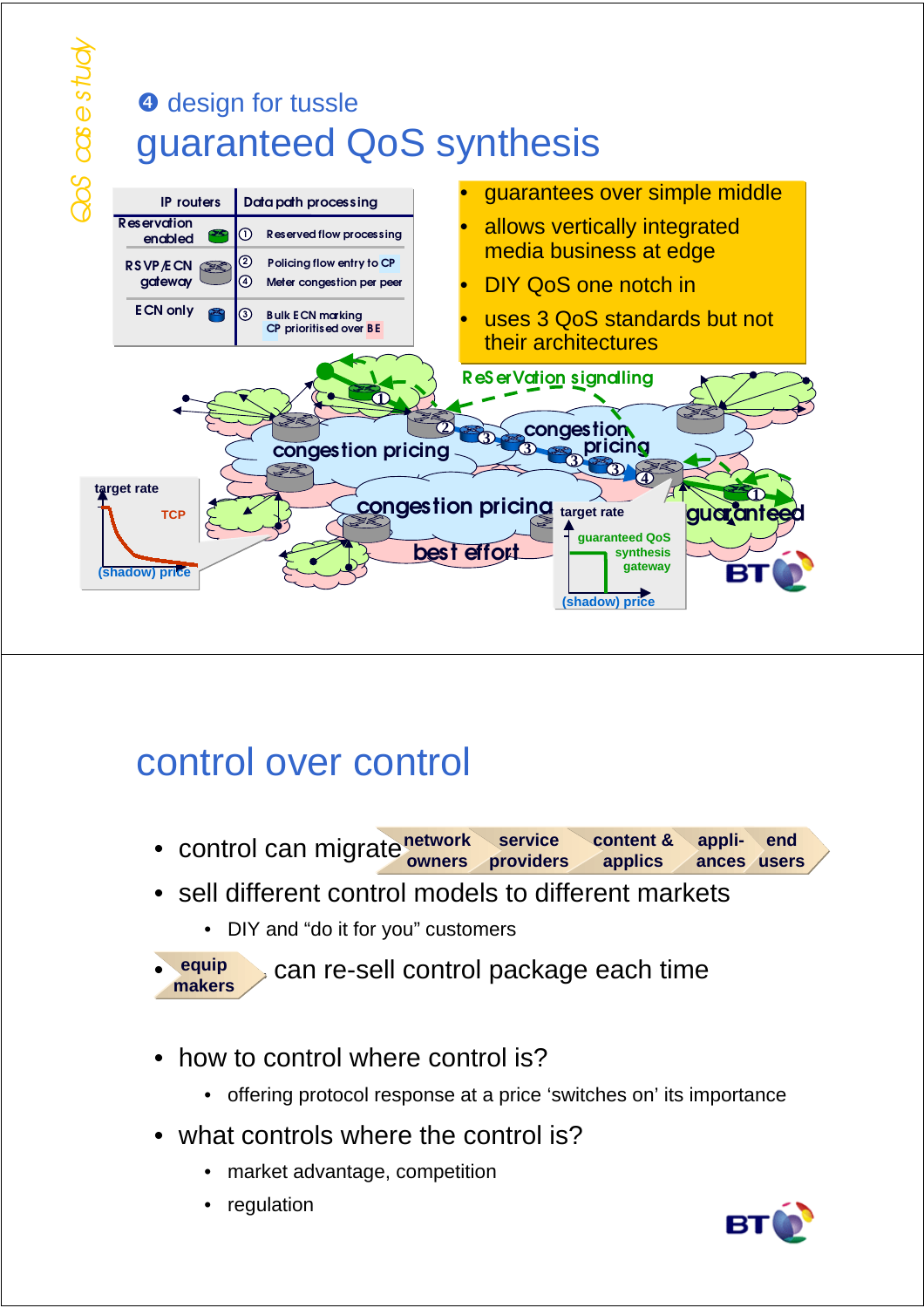### other case studies

- QoS & admission control
- access routing (personal router, contractual mobility)
- **session control**
- context awareness
- location-based svcs
- presence
- messaging services
- file serving (p2p)
- service creation
- security services
- denial of svc mitigation
- deep packet inspection (applications do it too!)
- access network provisioning (collaborative / ad hoc wireless)

= we've designed/built for tussle